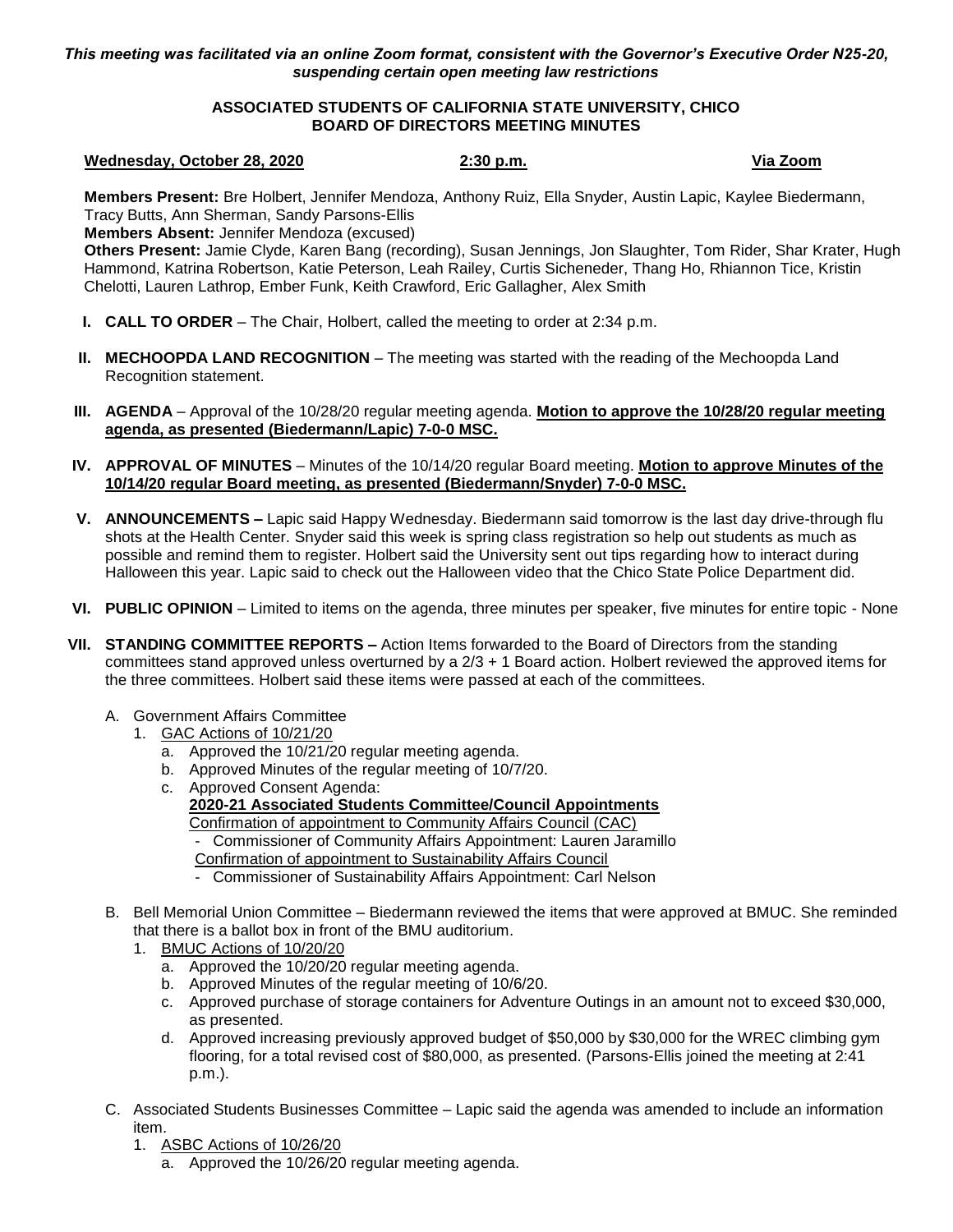b. Approved Minutes of the regular meeting of 10/12/20.

# **VIII. BUSINESS**

A. Consent Agenda – *All items listed under the Consent Agenda are considered to be routine and are enacted by one motion without discussion. A member of the committee who desires a separate discussion of any item may pull that item from the Consent Agenda.*

## **Revisions to Associated Students Corporate Codes:**

- 1. Student Academic Senate Code.
- 2. Duties for the College of Agriculture Senator.
- 3. Duties for the College of Behavioral and Social Sciences Senator.
- 4. Duties for the College of Business Senator.
- 5. Duties for the College of Communication and Education Senator.
- 6. Duties for the College of Engineering, Computer Science and Construction Management Senator.
- 7. Duties for the College of Humanities and Fine Arts Senator.
- 8. Duties for the College of Natural Sciences Senator.

# Approval of the Consent Agenda: **Motion to approve the Consent Agenda, as presented (Snyder/Ruiz) 7-0- 1 MSC.**

- B. Discussion Item: 8/31/20 Activity Fee Fund Budget vs. Actual Slaughter said the August benchmark was 16.6%. He noted Total Revenues at 54.79%, Total Expenses at 12.12%, Net Increase (Decrease) at -224.56%. He said performance wise, Activity Fee is doing very well.
- C. Discussion Item: 7/31/20 and 8/31/20 Combined Student Union and WREC/AO Summary Income and Expense Statements – Biedermann said the Student Union expensed 8.22% of the approved annual budget and generated 1.69% of projected income. She reviewed the various areas of the statement.
- D. Discussion Item: 8/31/20 Dining Services Financials Lapic reviewed Dining Overall, noting that Dining has a different contract with Housing now, so Dining Overall is different than what was approved in Spring 2020. He also reviewed Sutter Dining, Cash Ops and Butte Station summaries
- E. Discussion Item: 8/31/20 AS Wildcat Store Financials Lapic reviewed the financials, noting Income at \$91,999, Net Increase of \$16,064 for the month, and Commission Income of \$89,577 YTD.
- F. Discussion Item: 8/31/20 Follett Wildcat Store Financials Lapic reviewed each area and noted that overall, August sales were down 42%. Lathrop explained Herff Jones grad packets and said the bookstore purchased items separately and made packages of cap, stole and tassels to buy, or they could be purchased individually. Discussion was held regarding gowns for spring graduation and beyond.
- G. Director of University Affairs Report Snyder said SAS meets this Friday. She said at their last SAS meeting the senators approved the idea regarding how they wanted to propose the senator scholarship increase and this now moves forward to GAC for their review. Snyder said EPPC and FASP meet this Thursday. She said the resolution in support of people of color and in opposition of police brutality was passed at Academic Senate.
- H. Director of Legislative Affairs Report Ruiz said that CSSA met two weeks ago and the Finance Committee is analyzing the student at large travel policy and application process as they want more students to be able to attend CSSA when it's held in person again. He said CHESS will be virtual, possibly free. He noted that the legislative cycle has ended and this upcoming one will be the first in a two-year session, Ruiz said some of the CSSA sponsored legislation from previous years have been adopted. AB 1460 has been signed by the Governor – Ethnic Studies Requirement for CSU Graduation Requirements. CSSA student feedback is being requested. He reviewed the CSSA sponsored legislation that has not been heard yet due to COVID caused delays. Regarding the Ballot Bowl, Chico State is #1 in registrations for students per capita.
- I. University Vice Presidents' Reports Sherman said the University Budget Committee meets this Friday and will discuss ways in which they can start to look at provisional budgets. She explained the state budget process, noting Chico State doesn't know how much money they'll get until sometime in August. She said the problem is that Academic Affairs, and all the deans, need to know what kind of courses they're offering in the fall, back in March. She said this year she's trying to align this by shifting the budget and aligning the budget plan to better